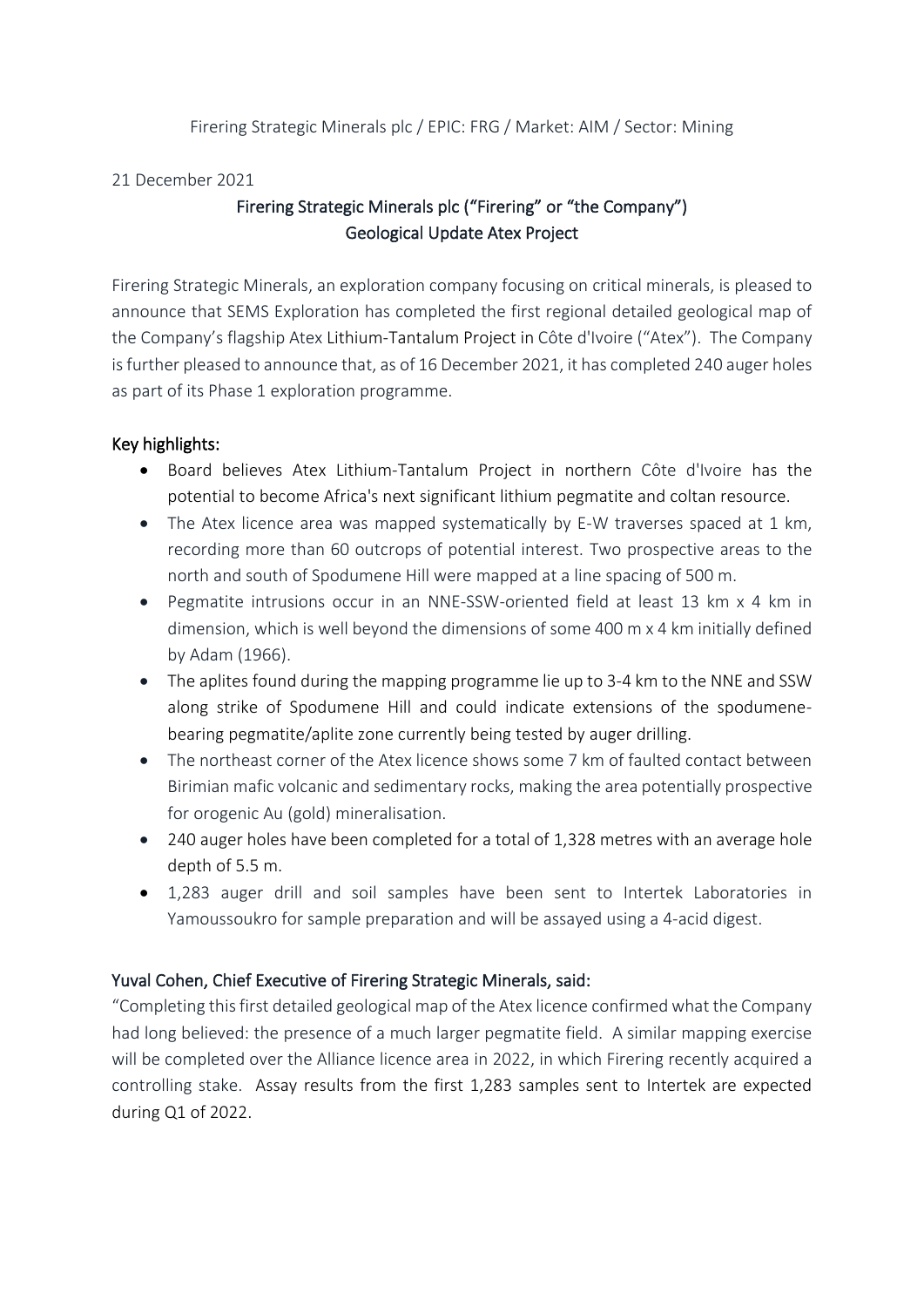"The results from our auger samples and soil samples will add valuable geological information that will enhance the geological map, which in turn, will assist us in refining our diamond drill programme - targeting the lithium bearing pegmatite veins - expected to commence during Q2 of 2022.

"We are extremely encouraged with the rapid progress at Atex, to date, considering we kicked off the two-year exploration drilling programme only in late November."

*The information contained within this announcement is deemed by the Company to constitute inside information as stipulated under the Regulation 11 of the Market Abuse (Amendment) (EU Exit) Regulations 2019/310 ("MAR"). With the publication of this announcement via a Regulatory Information Service, this inside information is now considered to be in the public domain.*

For further information and updates on Firering's exploration programme, visit www.fireringplc.com or contact the following:

| <b>Firering Strategic Minerals</b>     | Tel: +44 20 7236 1177              |
|----------------------------------------|------------------------------------|
| Yuval Cohen                            |                                    |
| Tim Daniel                             |                                    |
| <b>SPARK Advisory Partners Limited</b> | Tel: +44 20 3368 3550              |
| Nominated Adviser                      |                                    |
| Neil Baldwin / James Keeshan / Adam    |                                    |
| Dawes                                  |                                    |
| <b>Optiva Securities Limited</b>       | Tel: +44 20 3137 1903              |
| <b>Broker</b>                          |                                    |
| Christian Dennis / Jeremy King         |                                    |
| <b>St Brides Partners Limited</b>      | T: +44 20 7236 1177                |
| <b>Financial PR</b>                    | E: firering@stbridespartners.co.uk |
| Susie Geliher / Oonagh Reidy           |                                    |

## Notes to Editors:

## Firering Strategic Minerals

Firering Strategic Minerals plc is an AIM-quoted mining company focused on exploring and developing a portfolio of mines producing critical minerals in the Côte d'Ivoire including lithium and columbite-tantalite to support the global transition to net zero emissions. It operates the Atex Lithium-Tantalum Project in northern Côte d'Ivoire, which is prospective for both lithium and columbite-tantalite. Firering intends to advance development at Atex with a view to establishing pilot scale production of tantalum and niobium production within 18 months to generate early revenues and support further exploration work. A large-scale coltan production